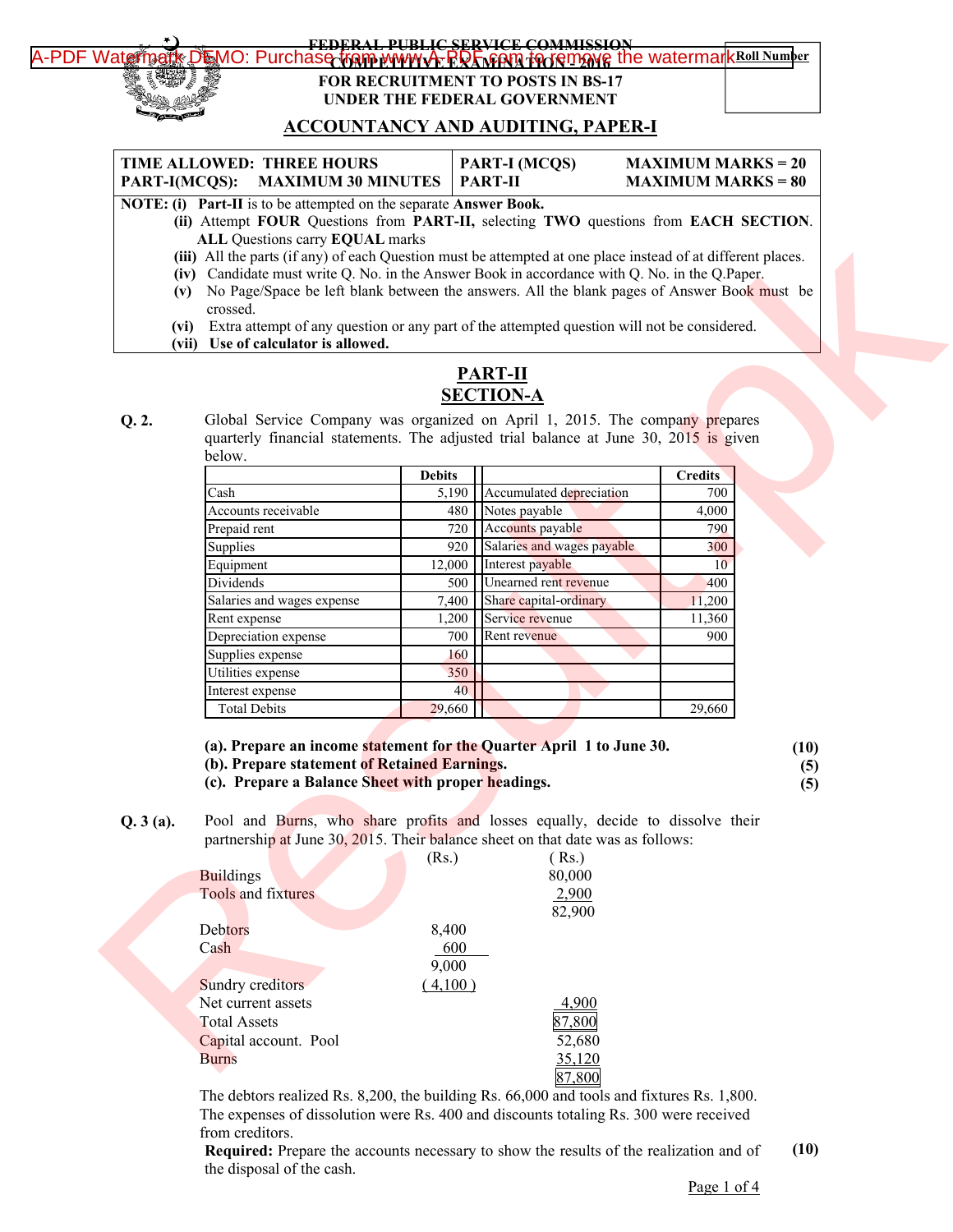## **ACCOUNTANCY AND AUDITING, PAPER-I**

**(b).** The trial balance before and after adjustment for Mushtaq company at the end of its fiscal year is presented below.

| <b>Mushatag Company</b>                      |                      |        |        |        |
|----------------------------------------------|----------------------|--------|--------|--------|
|                                              | <b>Trial Balance</b> |        |        |        |
|                                              | December 31, 2015    |        |        |        |
| <b>Before adjustment</b><br>After adjustment |                      |        |        |        |
|                                              | <b>Debit</b>         | Credit | Debit  | Credit |
| Cash                                         | 10,400               |        | 10,400 |        |
| Accounts receivable                          | 8,800                |        | 10,000 |        |
| Supplies                                     | 2,300                |        | 700    |        |
| Prepaid insurance                            | 4,000                |        | 2,500  |        |
| Equipment                                    | 14,000               |        | 14,000 |        |
| Accumulated Depreciation-                    |                      | 3,600  |        | 4,900  |
| equipment                                    |                      |        |        |        |
| Accounts payable                             |                      | 5,800  |        | 5,800  |
| Salaries and wages payable                   |                      |        |        | 1,100  |
| Unearned rent revenue                        |                      | 1,500  |        | 800    |
| Share capital ordinary                       |                      | 12,000 |        | 12,000 |
| Retained earnings                            |                      | 3,600  |        | 3,600  |
| Service revenue                              |                      | 34,000 |        | 35,200 |
| Rent revenue                                 |                      | 11,000 |        | 11,700 |
| Salaries and wages expense                   | 17,000               |        | 18,100 |        |
| Supplies expense                             |                      |        | 1,600  |        |
| Rent expense                                 | 15,000               |        | 15,000 |        |
| Insurance expense                            |                      |        | 1,500  |        |
| Depreciation expense                         |                      |        | 1,300  |        |
|                                              | 71,500               | 71,500 | 75,100 | 75,100 |

- (a) Prepare a schedule showing annual depreciation expense, accumulated depreciation and related calculations for each subsequent year.
- (b) Show how the asset and related accumulated depreciation would appear on a balance sheet at December 31, 2015.
- (c) Prepare journal entries to record the asset's acquisition, annual depreciation for each year, and the asset's eventual sale for Rs.10,000.

| Prepaid insurance                                                                                                                                                                                                                    | 4,000               |                            | 2,500      |         |      |
|--------------------------------------------------------------------------------------------------------------------------------------------------------------------------------------------------------------------------------------|---------------------|----------------------------|------------|---------|------|
| Equipment                                                                                                                                                                                                                            | 14,000              |                            | 14,000     |         |      |
| Accumulated Depreciation-                                                                                                                                                                                                            |                     | 3,600                      |            | 4,900   |      |
| equipment                                                                                                                                                                                                                            |                     |                            |            |         |      |
| Accounts payable                                                                                                                                                                                                                     |                     | 5,800                      |            | 5,800   |      |
| Salaries and wages payable                                                                                                                                                                                                           |                     |                            |            | 1,100   |      |
| Unearned rent revenue                                                                                                                                                                                                                |                     | 1,500                      |            | 800     |      |
| Share capital ordinary                                                                                                                                                                                                               |                     | 12,000                     |            | 12,000  |      |
| Retained earnings                                                                                                                                                                                                                    |                     | 3,600                      |            | 3,600   |      |
| Service revenue                                                                                                                                                                                                                      |                     | 34,000                     |            | 35,200  |      |
| Rent revenue                                                                                                                                                                                                                         |                     | 11,000                     |            | 11,700  |      |
| Salaries and wages expense                                                                                                                                                                                                           | 17,000              |                            | 18,100     |         |      |
| Supplies expense                                                                                                                                                                                                                     |                     |                            | 1,600      |         |      |
| Rent expense                                                                                                                                                                                                                         | 15,000              |                            | 15,000     |         |      |
| Insurance expense                                                                                                                                                                                                                    |                     |                            | 1,500      |         |      |
| Depreciation expense                                                                                                                                                                                                                 |                     |                            | 1,300      |         |      |
|                                                                                                                                                                                                                                      | 71,500              | 71,500                     | 75,100     | 75,100  |      |
| <b>Instructions</b> : Prepare the adjusting journal entries that were made during the period.                                                                                                                                        |                     |                            |            |         | (10) |
| Prepare journal entries to record the asset's acquisition, annual depreciation for each year,<br>(c)<br>and the asset's eventual sale for Rs.10,000.<br>Rabika Limited has the following balance sheet and income statement for 2015 |                     | (in thousands rupees)      |            |         |      |
|                                                                                                                                                                                                                                      |                     | <b>Balance</b> sheet       |            |         |      |
| Cash                                                                                                                                                                                                                                 | Rs. 400             | Accounts payable           |            | Rs. 320 |      |
| Accounts receivable                                                                                                                                                                                                                  | 1,300               | Accruals                   |            | 260     |      |
| Inventories                                                                                                                                                                                                                          | 2,100               | Short-term loans           |            | 1,100   |      |
| Current assets                                                                                                                                                                                                                       | 3,800               | <b>Current</b> liabilities |            | 1,680   |      |
| Net fixed assets                                                                                                                                                                                                                     | 3,320               | Long-term debt             |            | 2,000   |      |
|                                                                                                                                                                                                                                      |                     |                            |            |         |      |
|                                                                                                                                                                                                                                      |                     | Shareholders' equity       |            | 3,440   |      |
| Total assets                                                                                                                                                                                                                         | 7,120               | Total liabilities & Equity |            | 7,120   |      |
|                                                                                                                                                                                                                                      |                     | <b>Income Statement</b>    |            |         |      |
| Net sales (all credit)                                                                                                                                                                                                               |                     |                            | Rs. 12,680 |         |      |
| Cost of goods sold*                                                                                                                                                                                                                  |                     |                            | 8,930*     |         |      |
| Gross profit                                                                                                                                                                                                                         |                     |                            | Rs. 3,750  |         |      |
| Selling, general, and admin expenses                                                                                                                                                                                                 |                     |                            | 2,230      |         |      |
| Interest expense                                                                                                                                                                                                                     |                     |                            | 460        |         |      |
|                                                                                                                                                                                                                                      | Profit before taxes |                            | Rs. 1,060  |         |      |
| Taxes                                                                                                                                                                                                                                |                     |                            | <u>390</u> |         |      |
| Profit after taxes                                                                                                                                                                                                                   |                     | Rs.                        | 670        |         |      |
| * Includes depreciation of Rs. 480                                                                                                                                                                                                   |                     |                            |            |         |      |
| On the basis of this information, compute the following:                                                                                                                                                                             |                     |                            |            |         |      |
| Current ratio                                                                                                                                                                                                                        |                     |                            |            |         |      |
| Acid test ratio                                                                                                                                                                                                                      |                     |                            |            |         |      |
|                                                                                                                                                                                                                                      |                     |                            |            |         |      |

Average collection period Inventory turnover ratio Debt to net worth ratio Gross profit margin Net profit margin Rate of return on common stock equity Page 2 of 4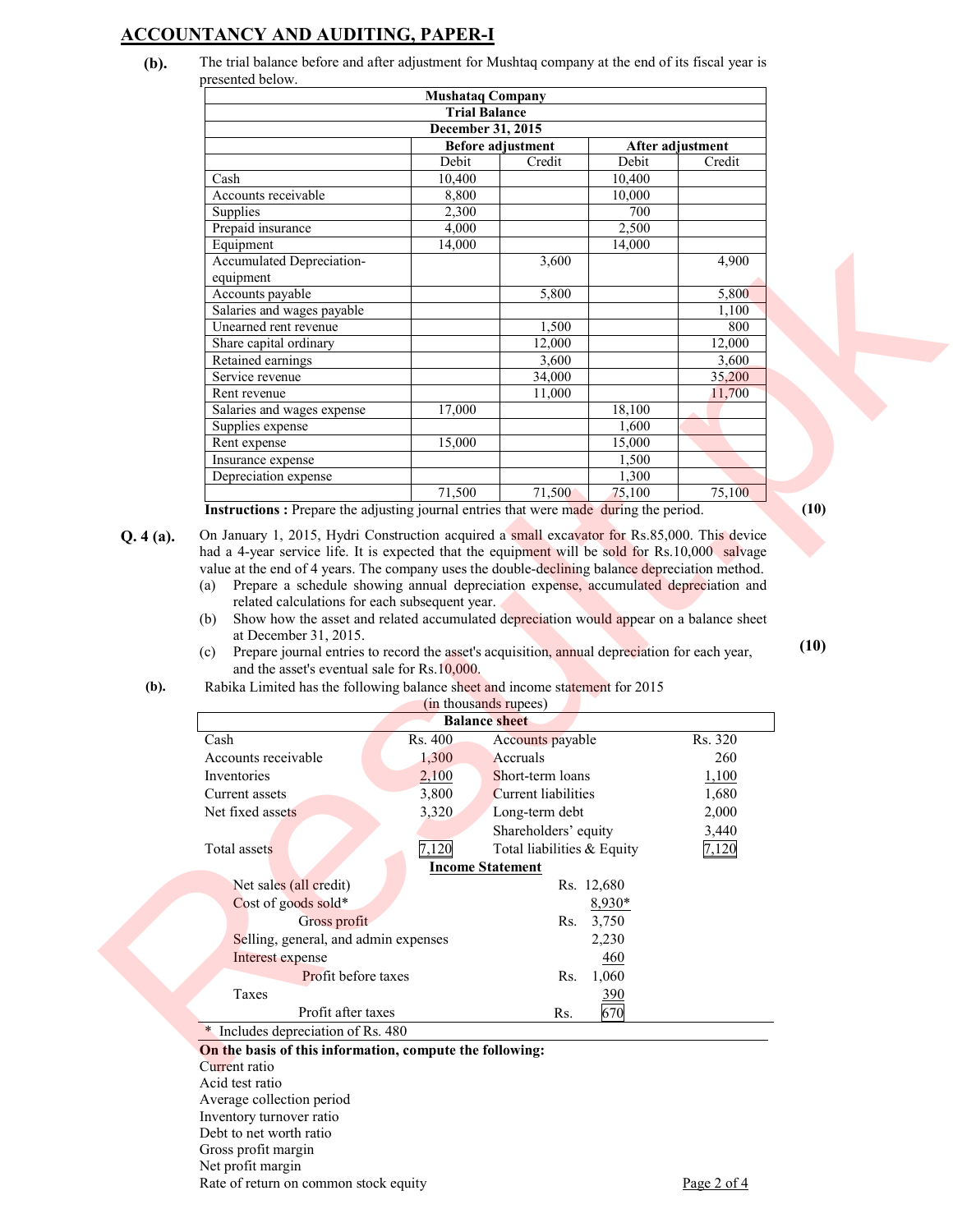### **ACCOUNTANCY AND AUDITING, PAPER-I**

## **SECTION-B**

**Q. 5 (a).** The records of the Electronic Equipment Company show the following information for the year ended 31 December 2015:  $(D<sub>e</sub>)$ 

|                                     | ( INS.)   |
|-------------------------------------|-----------|
| Material purchased                  | 1,946,700 |
| Inventories, January 1, 2015:       |           |
| 1) Finished goods (100 calculator)  | 43,000    |
| 2) Material                         | 268,000   |
| Direct labour                       | 2,125,800 |
| Factory overhead                    | 764,000   |
| Marketing expense                   | 516,000   |
| General and administrative expenses | 461,000   |
| Sales (14,200 calculators)          | 6,634,000 |
|                                     |           |

Inventories, December 31, 2015:

- 1. No unfinished work on hand.
- 2. Finished goods (200 calculators) costed at Rs.395 each. 3. Material 167,000

#### **Required:**

An income statement for the period. The number of units manufactured. The unit cost of calculators manufactured. The gross profit per unit sold. The income per unit sold. The ratio of gross profit to sales. The income to sales percentage.

**(b).** The Homes Garments Company has decided to distribute the costs of service departments by the algebraic method. The producing departments are Cutting department and Sewing department. The service departments are Maintenance and cafeteria, and monthly data are:

|                        | Actual factory overhead   |                      |           |
|------------------------|---------------------------|----------------------|-----------|
|                        | Costs before distribution | Services provided by |           |
|                        | (Rs.)                     | Maintenance          | Cafeteria |
| Cutting department     | 126,000                   | 40%                  | 50%       |
| Sewing department      | 87,000                    | 50%                  | 30%       |
| Maintenance department | 30,000                    |                      | 20%       |
| Cafeteria              | 26,400                    | 10%                  |           |
|                        |                           |                      |           |

#### **Required:**:

Total factory overhead of producing department Cutting after distribution of service department costs.

**Q. 6 (a).** Ten employees work as a group in Altech Manufacturing Company. When the group's weekly production exceeds the standard number of pieces per hour, each worker in the group is paid a bonus for the excess production in addition to wages at hourly rates. The amount of bonus is computed by first determining the percentage by which the group's production exceeds the standard; one-half of this percentage is then applied to a wage rate of \$9 to determine hourly bonus rate. The standard rate of production before a bonus can be earned is 200 pieces per hour for total hours worked. Direction<br>
Direction production and the state of the state of the state of the state of the state (a)<br>
because of the state of the state of the state of the state of the state of the state of the state of the state of the

#### **Production record for the week**

|           | <b>Hours worked</b> | Production |
|-----------|---------------------|------------|
| Monday    | 80                  | 17,824     |
| Tuesday   | 74                  | 16,206     |
| Wednesday | 80                  | 18,048     |
| Thursday  | 78                  | 17,480     |
| Friday    | 72                  | 16,733     |

#### **Required:**

1) Calculate the group's bonus for each day and for the week

2) The week's earnings of each employee. **(10)** 

**(10)**

**(10)**